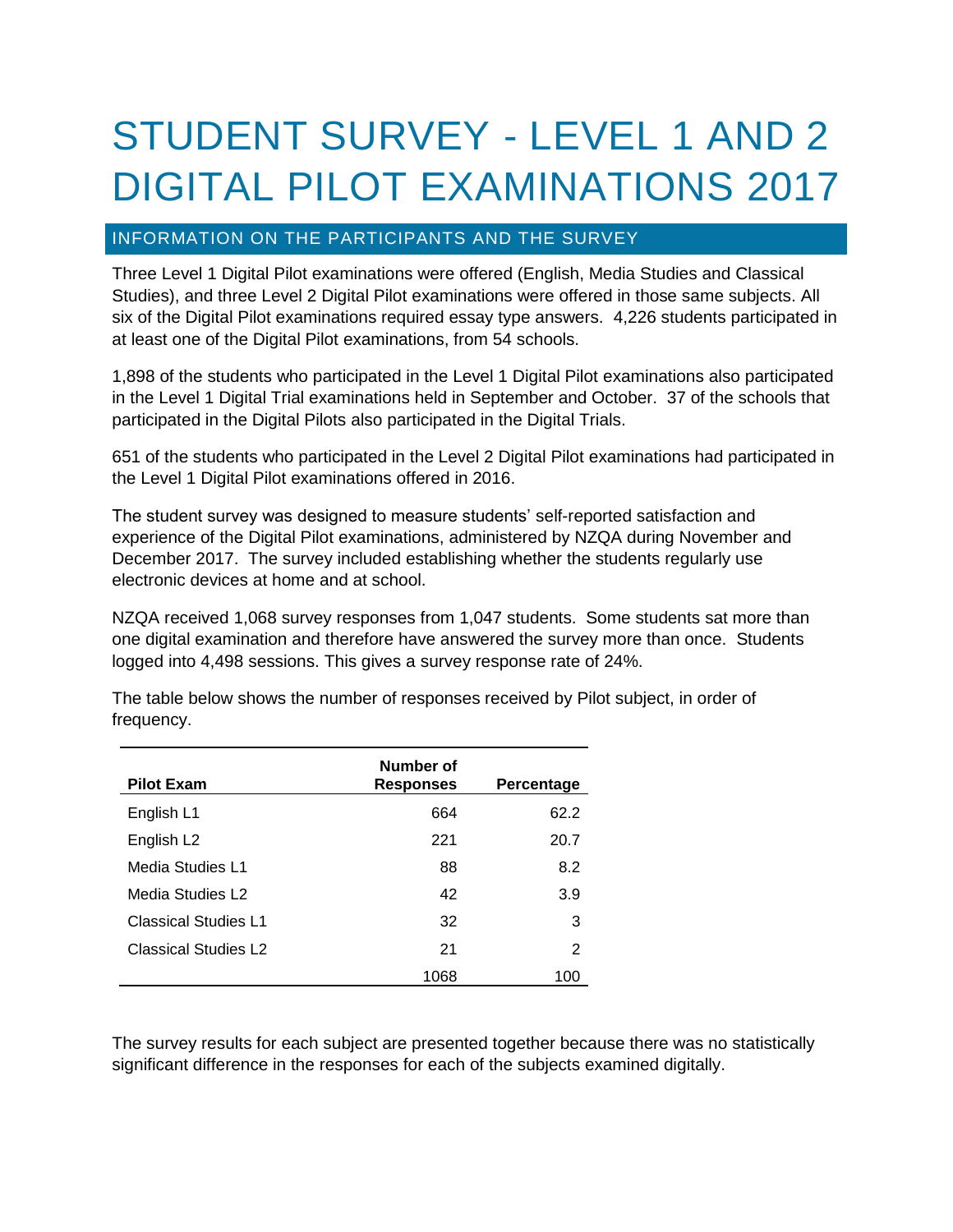The survey was made available to students within the SoNET system, directly after they submitted their pilot examination. The survey consisted of 12 questions, with three open ended questions – see Appendix 1 for a list of the survey questions. The survey was designed to take approximately five minutes to complete. Not all the students answered all the questions in the survey. See Appendix 2 for summary tables of responses to the closed-ended questions.

# 2016 COMPARISON

Only three Digital Pilot examinations were offered in 2016 compared with six in 2017. In 2016, all the pilot examinations were Level 1 examinations only.

The 2016 student survey was longer, and included more open-ended questions.

1,698 students participated in the Digital Pilot Examinations in 2016. Only 134 students responded to the survey – a response rate of 8%. This very low response rate was due to technical issues experienced during the English examination which included that the survey was not immediately available to students to respond to, and had to be emailed out. In 2017, the response rate improved to 24% with 1,068 responses received.

Due to the very low response rate in 2016, comparisons of 2016 and 2017 results are not presented.

# MAIN FINDINGS

# OVERALL SATISFACTION

Respondents were positive about completing a Digital Pilot examination, with 98% (967 of 990) agreeing or strongly agreeing it was a positive experience. More respondents strongly agreed that it was a positive experience (54%) than agreed (44%). Levels of satisfaction were slightly higher than for the 2016 Digital Trials, where 92% felt it was a positive experience.

Responses were analysed separately by Digital Pilot subject and level to determine whether there were any differences in satisfaction levels depending on the type of subject being examined digitally. There were no significant differences.

Respondents also indicated a strong preference for completing the examination digitally rather than on paper with 95% (941 of 990) agreeing or strongly agreeing that digital was preferable to paper-based.<sup>1</sup> More respondents strongly agreed that digital was preferable (64%) than agreed (32%).

Respondents were asked what they liked most about completing the Digital Pilot examination and what they disliked most. The answers were free text. A text mining approach was used to analyse common themes from the responses. Common themes for the question "What did you like most about completing the examination digitally included:

It is faster to type

<sup>&</sup>lt;sup>1</sup> This was not a question in the 2016 survey.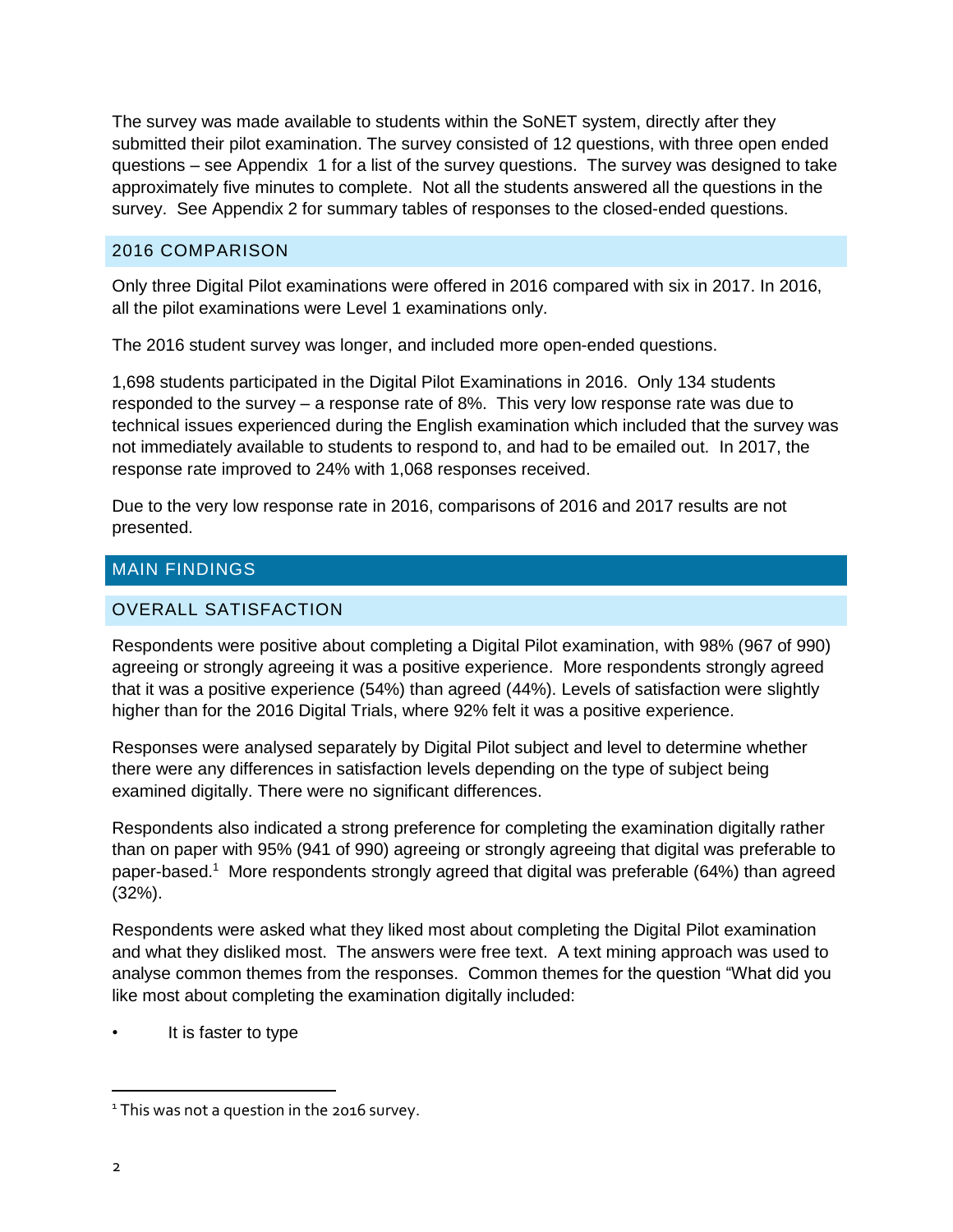- It is easier to type
- It is easier to edit- add/ change anything, and not worry about making mess
- It is easier to go back and correct mistakes

*"We use computers all the time, in class and at home so it makes sense that we should be doing our exams online, it is also good that you have kept the option of paper for the people less familiar with a keyboard."*

*"Since there was a lot of writing in this exam, typing made it physically easier to cope and I was able to go back and get rid of any mistakes I made which made my thought process easier to understand and my writing clearer."*

*"I find it so much faster to do. Also easier because when you get a thought you can quickly type it in to the planning box to save it for later. Typing is good because you can get the thought or quote out onto the screen quicker before you forget it. A good lay out also so you can see the text right next to your writing. The drop boxes of language features is also really good. I enjoyed being able to push the button that skips back and forward through the papers / tests and I could jump from one to the other and easily just pick up where I left off."*

Common themes for the question "What did you dislike most about completing the examination digitally included:

- Nothing, I really liked the exam
- Sore eyes from staring at the screen for too long
- Battery/ network issues
- Room/sound is distracting
- Internet slowing / being accidentally locked out

*"I logged into the exam shortly before it begun, only to find i had been locked out for inactivity. It caused me quite a problem as it would not let me log back in. I had to get a supervisors help."*

*"I would occasionally click outside of the text box unintentionally and it would say that I was about to be logged off despite the fact that I had not left the google chrome tab. I also found that it was hard to stick to the word count due to the ease of writing and how much I could write in the time given."*

*"The fact that a red border is shown when you type over the recommended word count, if a word count is recommended there shouldn't be something, such as the red border, that will cause you to panic, especially during an exam, as I am already stressed as it. If I exceed the RECOMENDED word count, that is my choice, and the red is really annoying when you're typing away and that irritating colour, which can be associated with the word STOP, it can be a bit off putting, but other than that I had no difficulty or other dislikes. Maybe changing the colour would be help, but it was truly off putting."*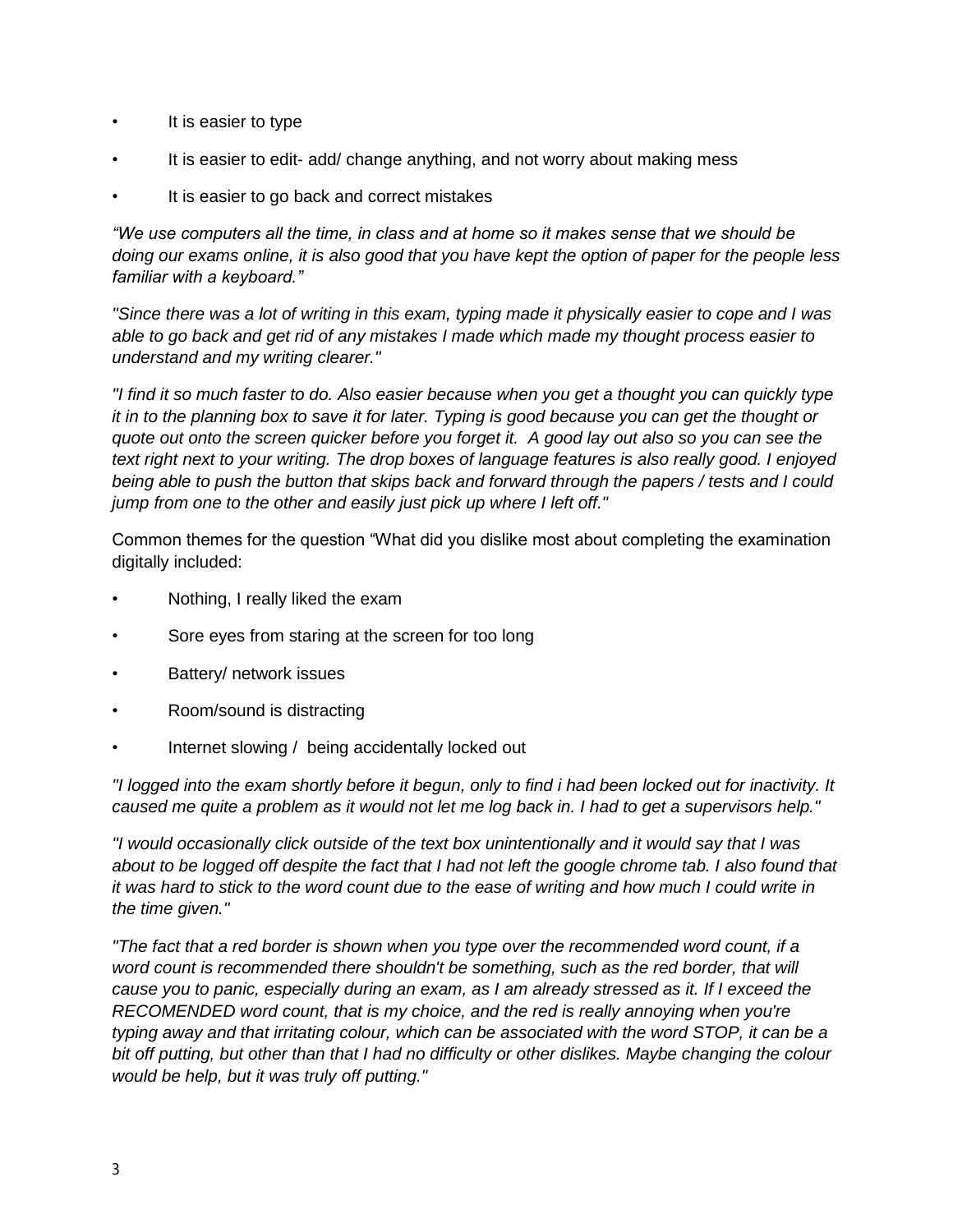*"The constant tap tap tapping of the keyboards in the room made it harder to concentrate on writing than if we were to do it on paper"*

*"The school desktop computer annoys me a lot. The keyboard for one and the fact i am not*  used to it so it takes awhile to get myself used to it. Also i hate the fact *i* can't turn down the *screen brightness. Writing this now, my eyes are quite blurry from the 3 hours staring at this bright screen. Some feedback would be for NZQA to allow chargers to be entered into the exam and especially for the school to provide more charger places for the chargers during the exam. note most of this feedback is for my school - i really like the digital format!"*

# THE DIGITAL TRIAL EXAMINATION EXPERIENCE

#### *Preparation*

NZQA made familiarisation activities available to students who were participating in the Digital Trial and Pilot examinations. The purpose of the familiarisation activities was to provide students with the opportunity to experience the look and feel of a digital examination, including the login and submission process that students would experience, and the different tools that are part of the digital examinations.

74% of respondents (752 of 1011) agreed or strongly agreed that they found the familiarisation activities useful in their preparation for their digital examination. 21% of respondents (213 of 1011) said that they did not know the familiarisation activities existed.

#### *On the day*

54% of respondents (280 of 516) reported using a school-provided device to complete their Digital Pilot examination, and 46% of respondents (236 of 516) reported using their own device.

27% of respondents (258 of 940) reported they used a desktop computer to complete their Digital Pilot examination, and 72% (677 of 940) reported they used a laptop. Only five respondents (< 1%) reported they used a tablet.

9% of respondents (95 of 1022) reported experiencing network problems and 7% (74 of 1022) reported experiencing device problems when accessing or completing the Digital Pilot examination.

98% of respondents (968 of 992) found it very easy or easy to navigate through the Digital Pilot examination.

97% of respondents (963 of 991) found entering their responses to the Digital Pilot very easy or easy.

92% of respondents (914 of 989) agreed or strongly agreed that completing the Digital Pilot examination took less time than they would have expected had it been paper-based.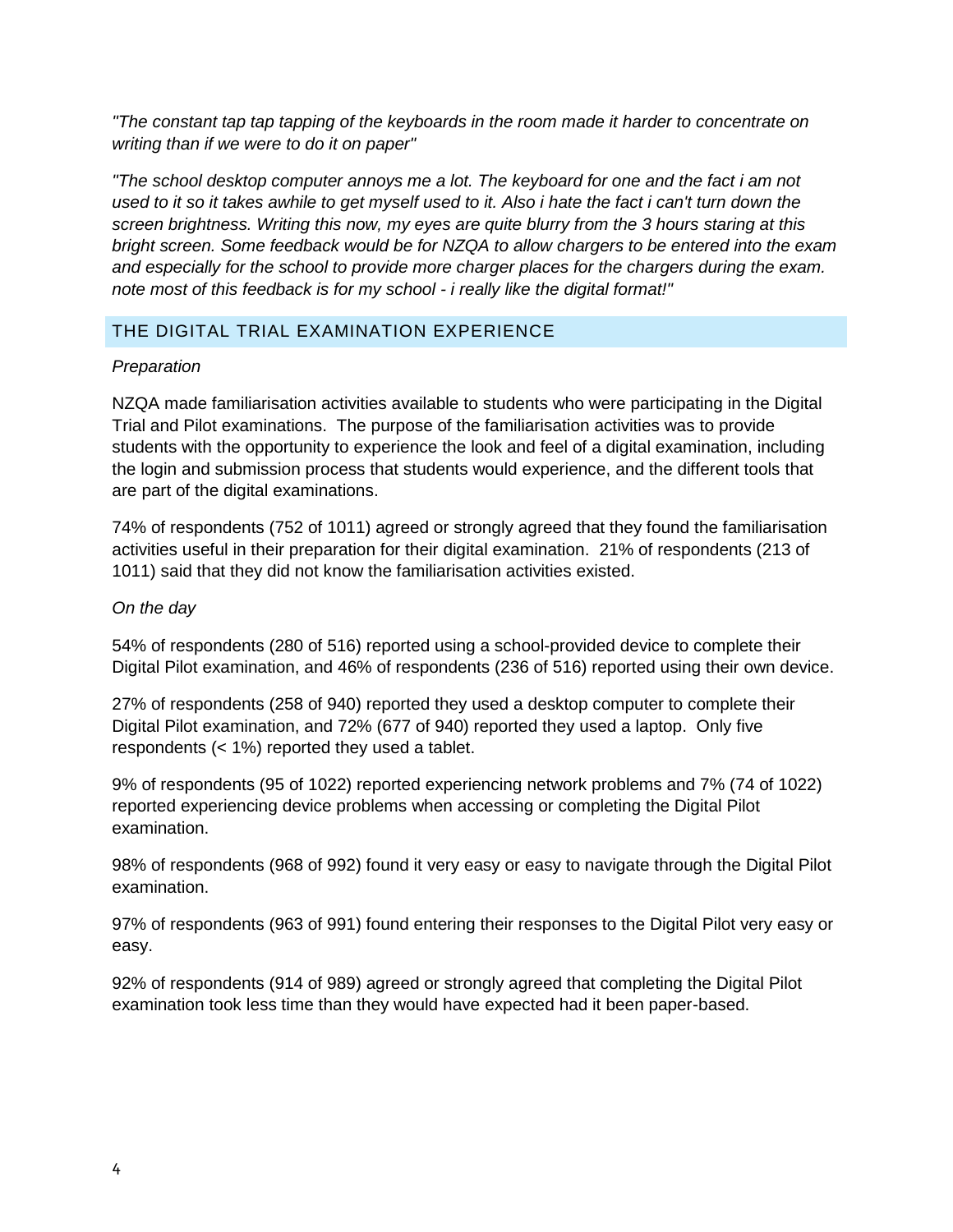# DIGITAL TECHNOLOGY AT HOME AND AT SCHOOL

#### *At home*

92% of respondents (970 of 1051) reported having more than one device at home. 62% of respondents (653 of 1051) reported having three different types of devices available at home.

#### *At school*

Very few respondents (5) reported never using digital technology to support their learning in class or for homework.

86% of respondents (898 of 1050) reported that digital technology is used in class to support their learning very often or quite often. A further 14% (147 of 1020) reported using digital technology in class occasionally.

89% of respondents (923 of 1041) reported that digital technology is used for homework very often or quite often. A further 10% (107 of 1041) reported using digital technology in class occasionally.

73% of respondents (764 of 1040) reported that digital technology is used in internal assessments very often or quite often, 24% (244 of 1040) reported it was used occasionally, and 3% reported it was never used.

#### SUGGESTIONS/FEEDBACK

Respondents provided a range of suggestions in answer to the question "Are there any features or functions that you think future digital assessments should include?".

Common feedback themes from respondents include feedback on spell check, the word count function, the ability to highlight texts, and scrolling issues.

*"With the planning space, it'd be cool if you could see all your writing at the same time rather than have to scroll through it all in a small box - but apart from that it was good! :)"*

*"i think the digital exam should be available to more subjects as well as being able to draw diagrams and stuff whilst planning"*

*"I wonder about the spellcheck on digital exams for English exams, as it may set people doing the exams digitally at an advantage over people doing their English exam on paper. For other subjects where spelling does not matter as much, I believe the spellcheck is a good idea though."*

*"I want the digital exam to continue to be an option for all year levels and possibly branch out into the humanities subjects as that would highly increase their chances of getting a better grade if the option was available."*

*"- Adding a highlight function on unfamiliar texts- Adding a control-f/search function on unfamiliar texts without triggering the black screen- I found that there were too many scrolling bars which was slightly confusing- For unfamiliar, even after completing all 3 sections, it showed up yellow, not green"*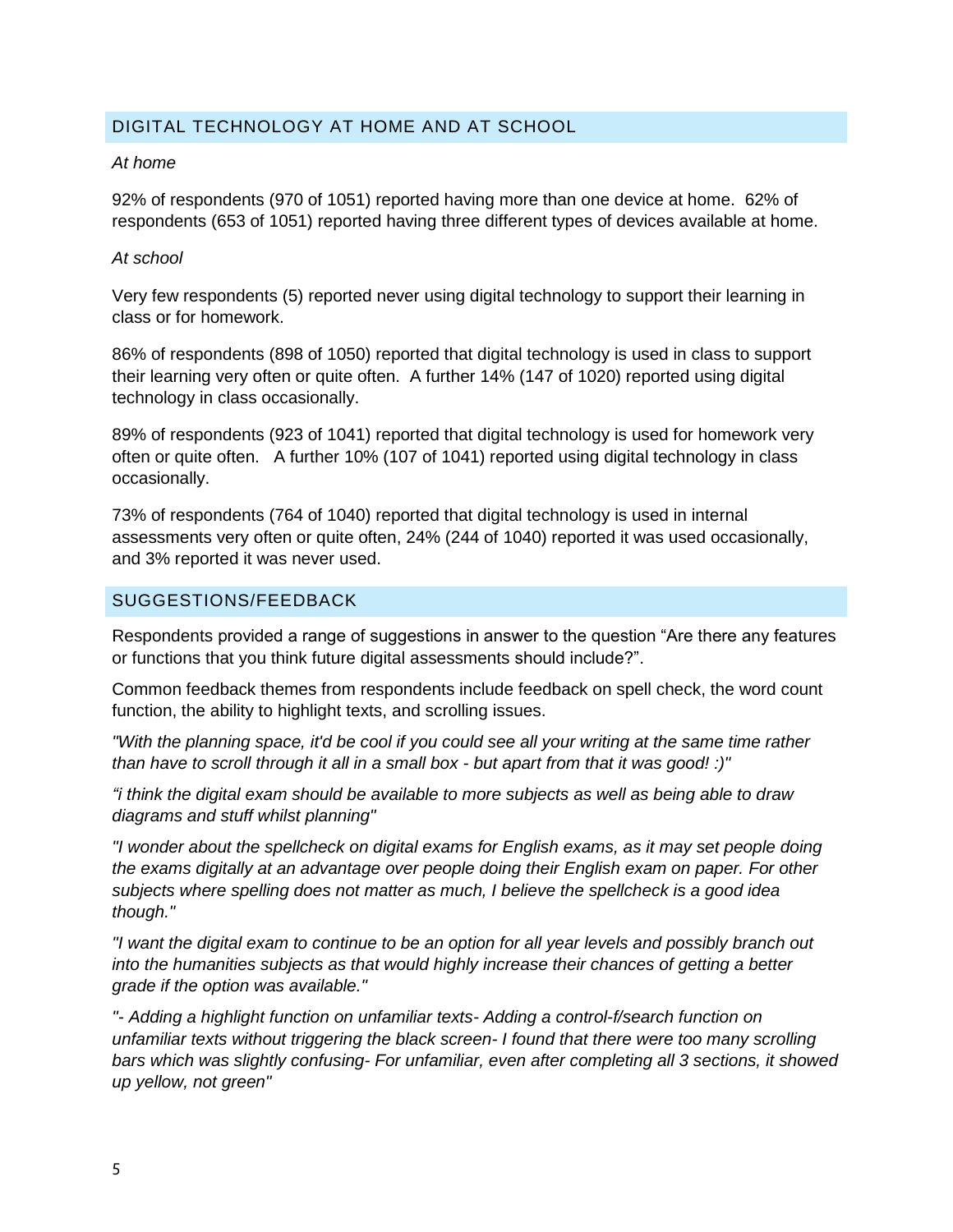*"Allow us to use the paper resource booklet to prevent students like me from stressing. Additionally, review the code to see why the navigation bar was flashing."*

*"I think that the digital exams should not be changed, I do think that all future exams should be digital."*

*"didnt realise there was spell check until the end. should just have words spelt wrong underlined straight away rather than having to press a button."*

*"Other feedback: I think that digital exams should only be for english, not for subjects like science, maths or music etc. This is just because I feel like the amount of writing required in english is much easier to do on a device but for other subjects it's not a problem and converting the exam for other subjects to a digtal exam would be more confusing for students"*

*"The UI for answering is a bit basic, but not distracting, an improvement would be nice but not important"*

*"I would love if the digital exams gave a red line indication (like microsoft word/google docs) whenever you spelt a word wrong, especially when you are rushed to write more than 1 exams in the time limit and may not have time to look for typos."*

*"There should not be 2 scrollbars on the website when completing the exam, because to get from the top to bottom of the webpage I have to scroll on both scroll bars."*

*"I honestly can't think of anything that I think could have been better. Everything worked really well, but it was simple enough to not be too overwhelming. I think the minute you start adding other features it might become too confusing. I really enjoyed the experience overall."*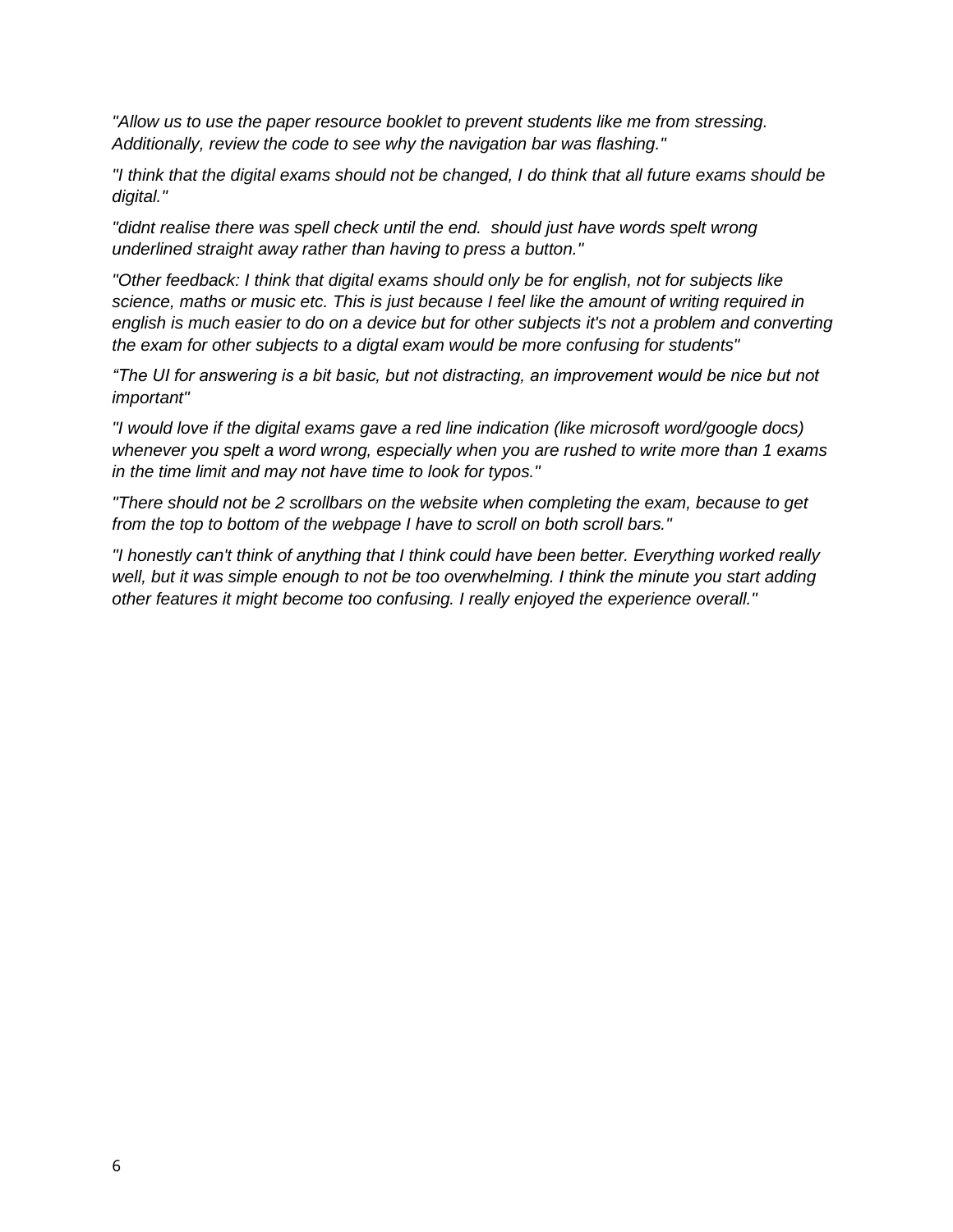# STUDENT SURVEY QUESTIONS

1. What device did you use to complete this digital exam?

| School provided $\Box$ | Desktop |  |
|------------------------|---------|--|
| Your own device □      | Laptop  |  |
|                        | Tablet  |  |

|             | 2. What devices do you have access to in your home? Select all that apply. |                  |        |
|-------------|----------------------------------------------------------------------------|------------------|--------|
| Smart phone | Laptop                                                                     | Desktop computer | Tablet |

3. How often is digital technology used in your learning?

|              | Very Often | <b>Quite Often</b> | Occasionally | <b>Never</b> |
|--------------|------------|--------------------|--------------|--------------|
| In class     |            |                    |              |              |
| For homework |            |                    |              |              |
| For Internal |            |                    |              |              |
| Assessments  |            |                    |              |              |

- 4. Did you experience any network or device problems while accessing or completing this digital exam?
	- $\square$  No problems
	- Or (tick all that apply)
	- $\square$  Network problems
	- $\square$  Device problems
- 5. I found the familiarisation activities useful in my preparation for my digital exam. Strongly agree Agree Disagree Strongly disagree I didn't know they existed
- 6. What did you like most about completing the exam digitally? What did you dislike most about completing the exam digitally?
- 7. How easy was it to navigate through the digital exam? Very easy Easy Difficult Very difficult
- 8. How easy did you find entering your responses to the digital exam? Very easy Easy Difficult Very difficult
- 9. I found completing the digital exam took less time than I expected than if it had been paper based. Strongly agree Agree Disagree Strongly disagree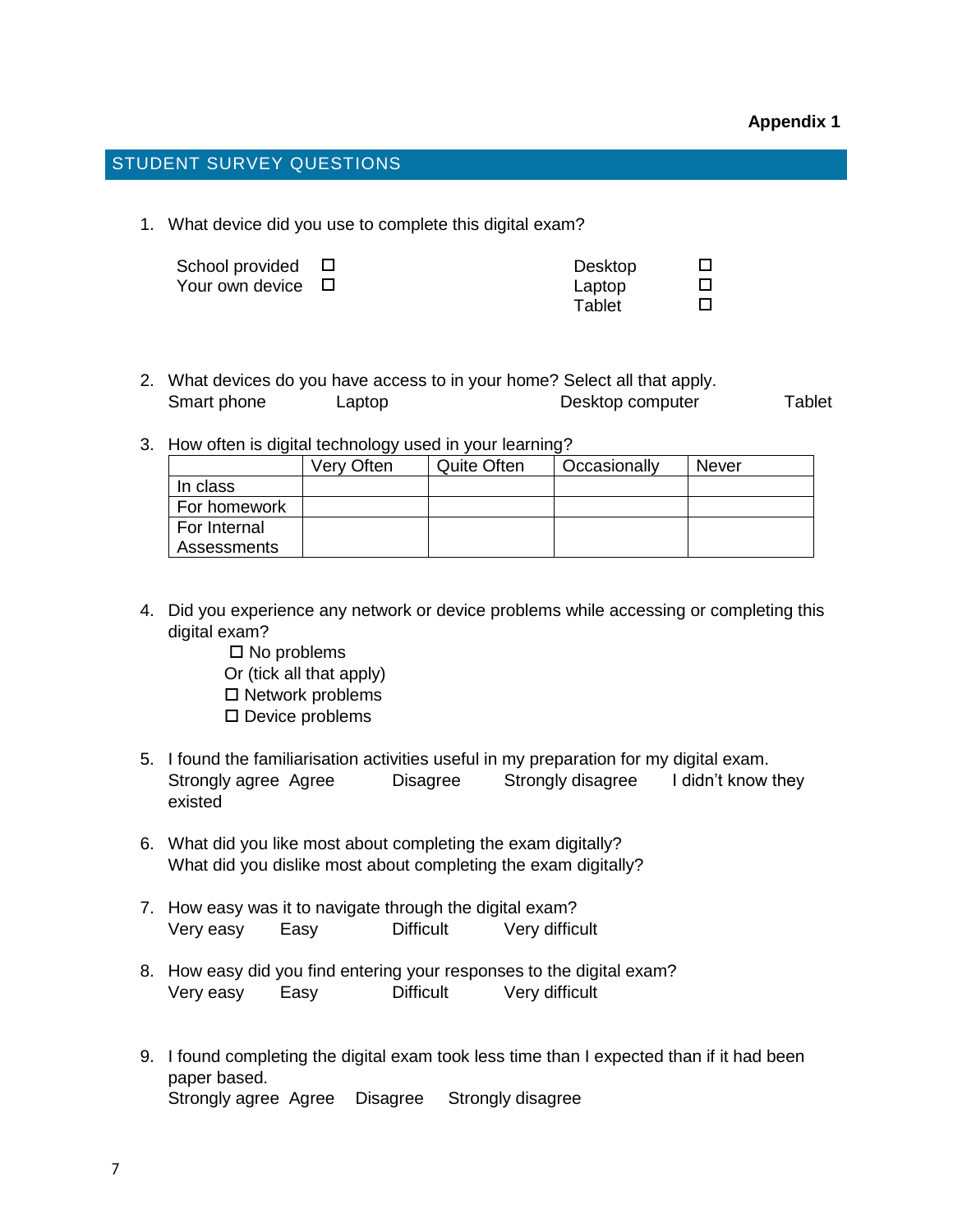- 10. I preferred completing the exam digitally rather than on paper<br>Strongly agree Agree Disagree Strongly disagree Strongly agree Agree Disagree Strongly disagree
- 11. Overall, I found completing this exam digitally was a positive experience. Strongly agree Agree Disagree Strongly disagree
- 12. Are there any features or functions that you think future digital exams should include, or do you have any other feedback?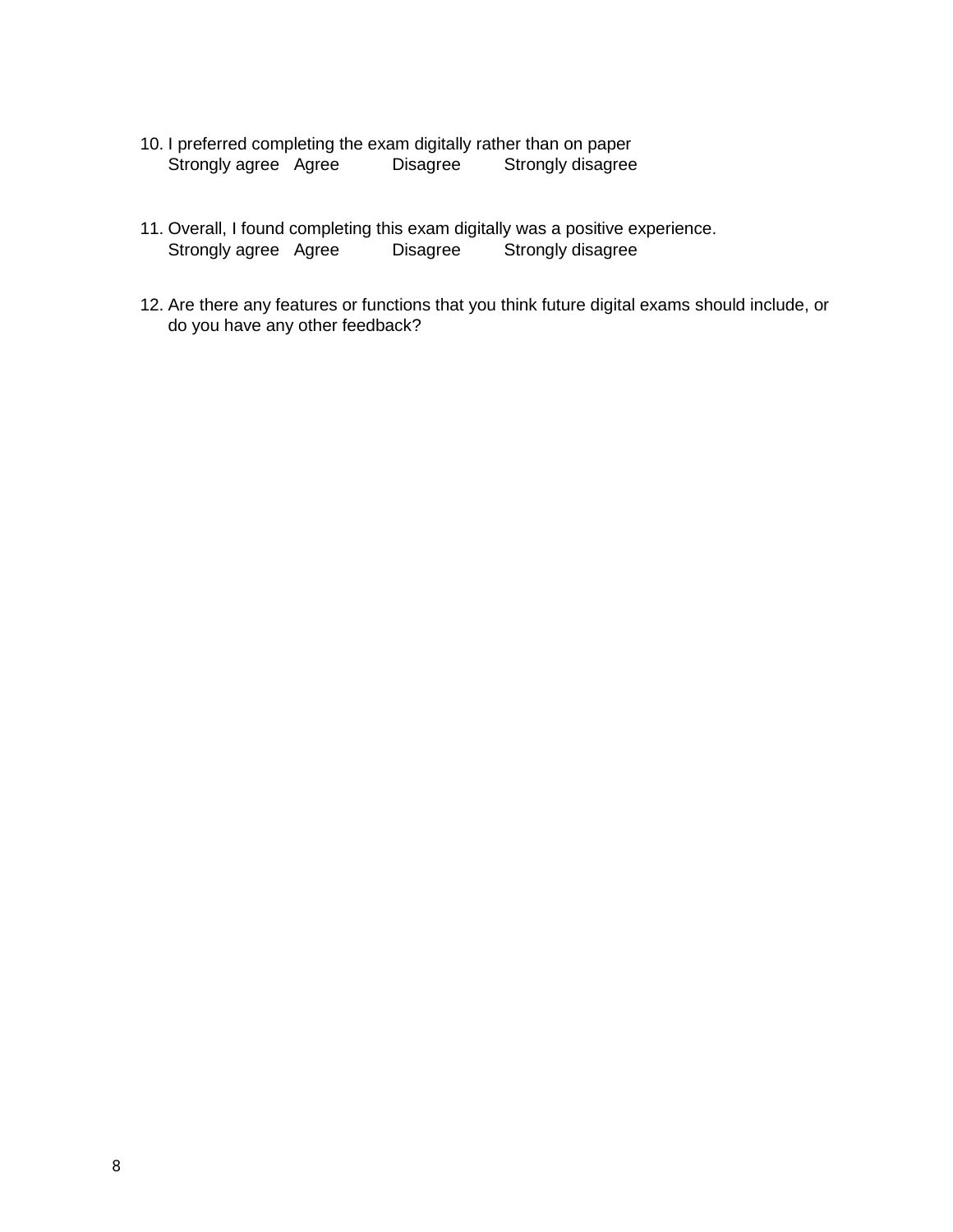# **Appendix 2**

# SUMMARISED RESPONSES BY QUESTION

#### **Q1a What device did you use to complete this digital exam?**

|         | frequency | percentage |
|---------|-----------|------------|
| Desktop | 258       | 27.4       |
| Laptop  | 677       | 72         |
| Tablet  | 5         | 0.5        |
|         | 940       |            |

# **Q1b What device did you use to complete this digital exam, school provided or your own device?**

|                 | frequency | percentage |
|-----------------|-----------|------------|
| School Provided | 280       | 54.3       |
| Own Device      | 236       | 45.7       |
|                 | 516       |            |

# **Q2 What devices do you have access to in your home?**

|                                            | frequency | percentage |
|--------------------------------------------|-----------|------------|
| Tablet                                     | 1         | 0.1        |
| Desktop Computer                           | 3         | 0.3        |
| Laptop                                     | 62        | 5.9        |
| Laptop Tablet                              | 13        | 1.2        |
| Laptop Desktop Computer                    | 17        | 1.6        |
| Laptop Desktop Computer Tablet             | 8         | 0.8        |
| Smart phone                                | 15        | 1.4        |
| Smart phone<br>Tablet                      | 9         | 0.9        |
| Smart phone Desktop Computer               | 19        | 1.8        |
| Smart phone Desktop Computer Tablet        | 10        | 1          |
| Smart phone Laptop                         | 259       | 24.6       |
| Smart phone Laptop Tablet                  | 150       | 14.3       |
| Smart phone Laptop Desktop Computer        | 199       | 18.9       |
| Smart phone Laptop Desktop Computer Tablet | 286       | 27.2       |
|                                            | 1051      |            |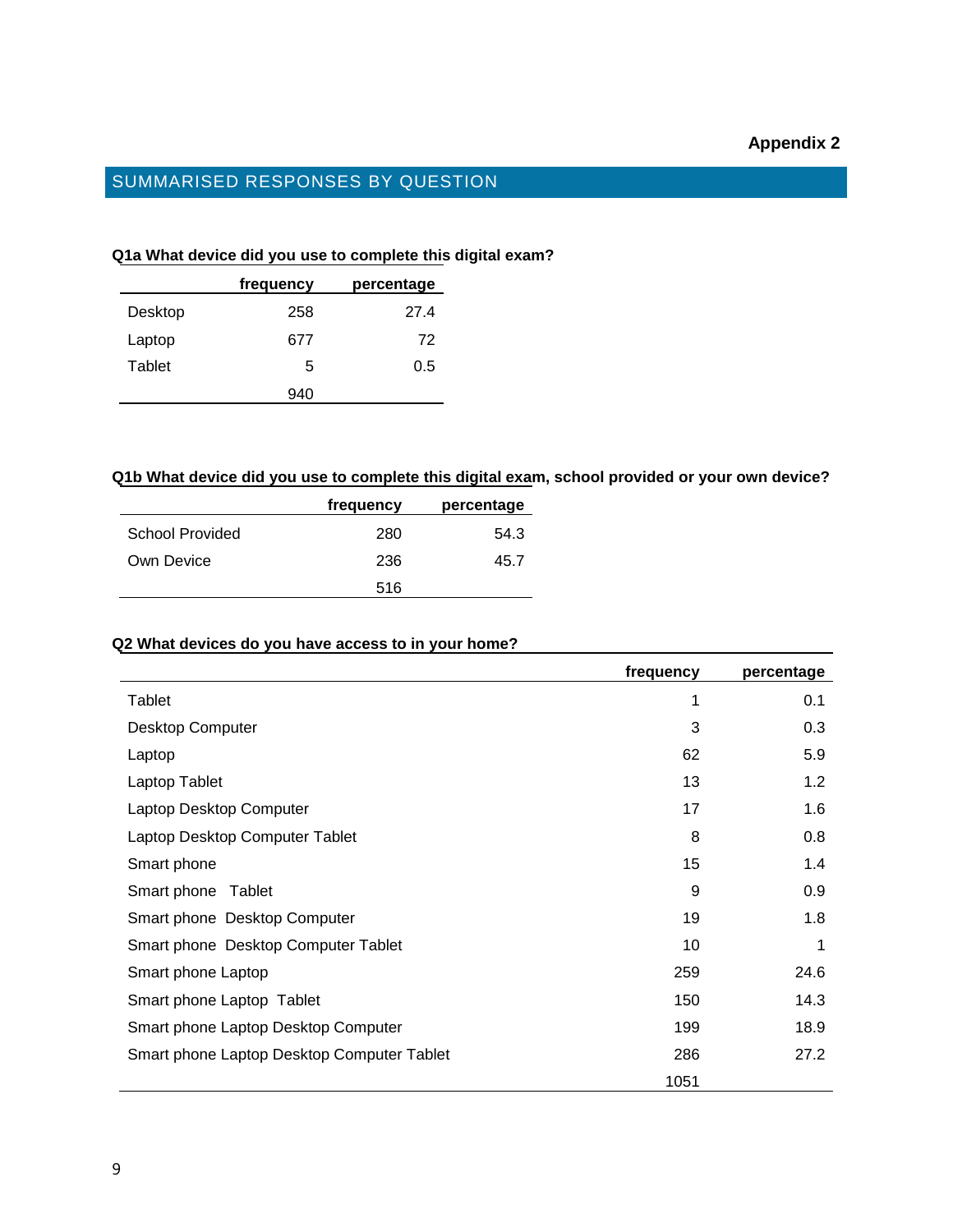| <b>In Class</b>                 | frequency | percentage |
|---------------------------------|-----------|------------|
| Very Often                      | 517       | 49.2       |
| Quite Often                     | 381       | 36.3       |
| Occasionally                    | 147       | 14         |
| Never                           | 5         | 0.5        |
|                                 | 1050      |            |
| <b>For Homework</b>             | frequency | percentage |
| Very Often                      | 620       | 59.6       |
| Quite Often                     | 303       | 29.1       |
| Occasionally                    | 107       | 10.3       |
| Never                           | 11        | 1.1        |
|                                 | 1041      |            |
| <b>For Internal Assessments</b> | frequency | percentage |
| Very Often                      | 457       | 43.9       |
| Quite Often                     | 307       | 29.5       |
| Occasionally                    | 244       | 23.5       |
| Never                           | 32        | 3.1        |
|                                 | 1040      |            |

# **Q3 How often is digital technology used in your learning?**

**Q4 Did you experience any network or device problems while accessing or completing this digital exam?**

|                  | frequency | percentage |
|------------------|-----------|------------|
| No Problems      | 853       | 83.5       |
| Network Problems | 95        | 93         |
| Device Problems  | 74        | 7.2        |
|                  | 1022      |            |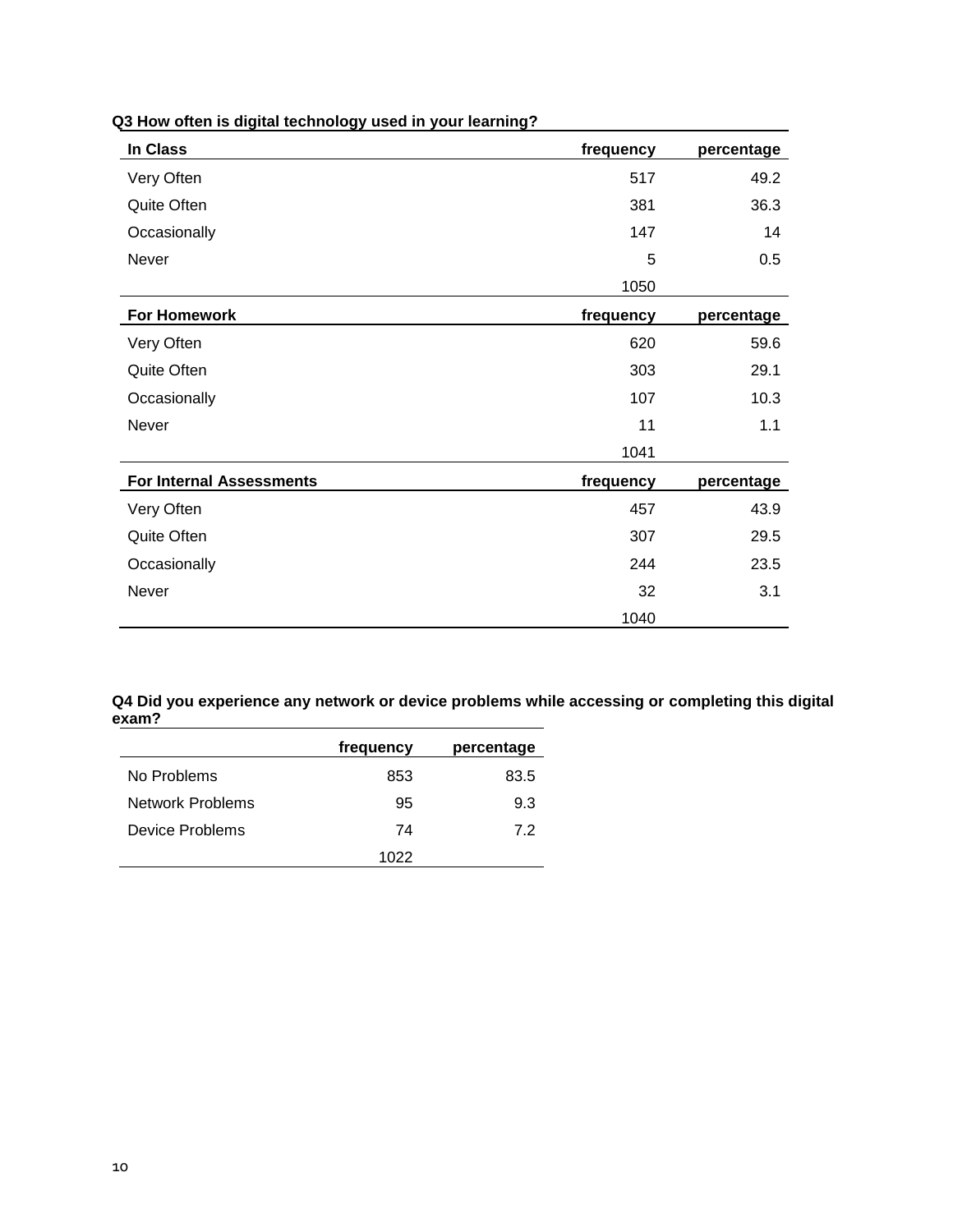|                            | frequency | percentage |
|----------------------------|-----------|------------|
| <b>Strongly Agree</b>      | 206       | 20.4       |
| Agree                      | 546       | 54         |
| <b>Disagree</b>            | 35        | 3.5        |
| <b>Stongly Disagree</b>    | 11        | 1.1        |
| I didn't know they existed | 213       | 21.1       |
|                            | 1011      |            |

**Q5 I found the familiarisation activities useful in my preparation for my digital exam.**

# **Q8 How easy was it to navigate through the digital exam?**

|                       | frequency | percentage |
|-----------------------|-----------|------------|
| Very Easy             | 510       | 51.4       |
| Easy                  | 458       | 46.2       |
| <b>Difficult</b>      | 23        | 2.3        |
| <b>Very Difficult</b> | 1         | 0.1        |
|                       | 992       |            |

#### **Q9 How easy did you find entering your responses to the digital exam?**

|                       | frequency | percentage |
|-----------------------|-----------|------------|
| Very Easy             | 502       | 50.7       |
| Easy                  | 461       | 46.5       |
| <b>Difficult</b>      | 27        | 2.7        |
| <b>Very Difficult</b> | 1         | 0.1        |
|                       | 991       |            |

**Q10 I found completing the digital exam took less time than I expected than if it had been paper based.**

|                          | frequency | percentage |
|--------------------------|-----------|------------|
| <b>Strongly Agree</b>    | 573       | 57.9       |
| Agree                    | 341       | 34.5       |
| Disagree                 | 68        | 6.9        |
| <b>Strongly Disagree</b> | 7         | 0.7        |
|                          | 989       | 100        |